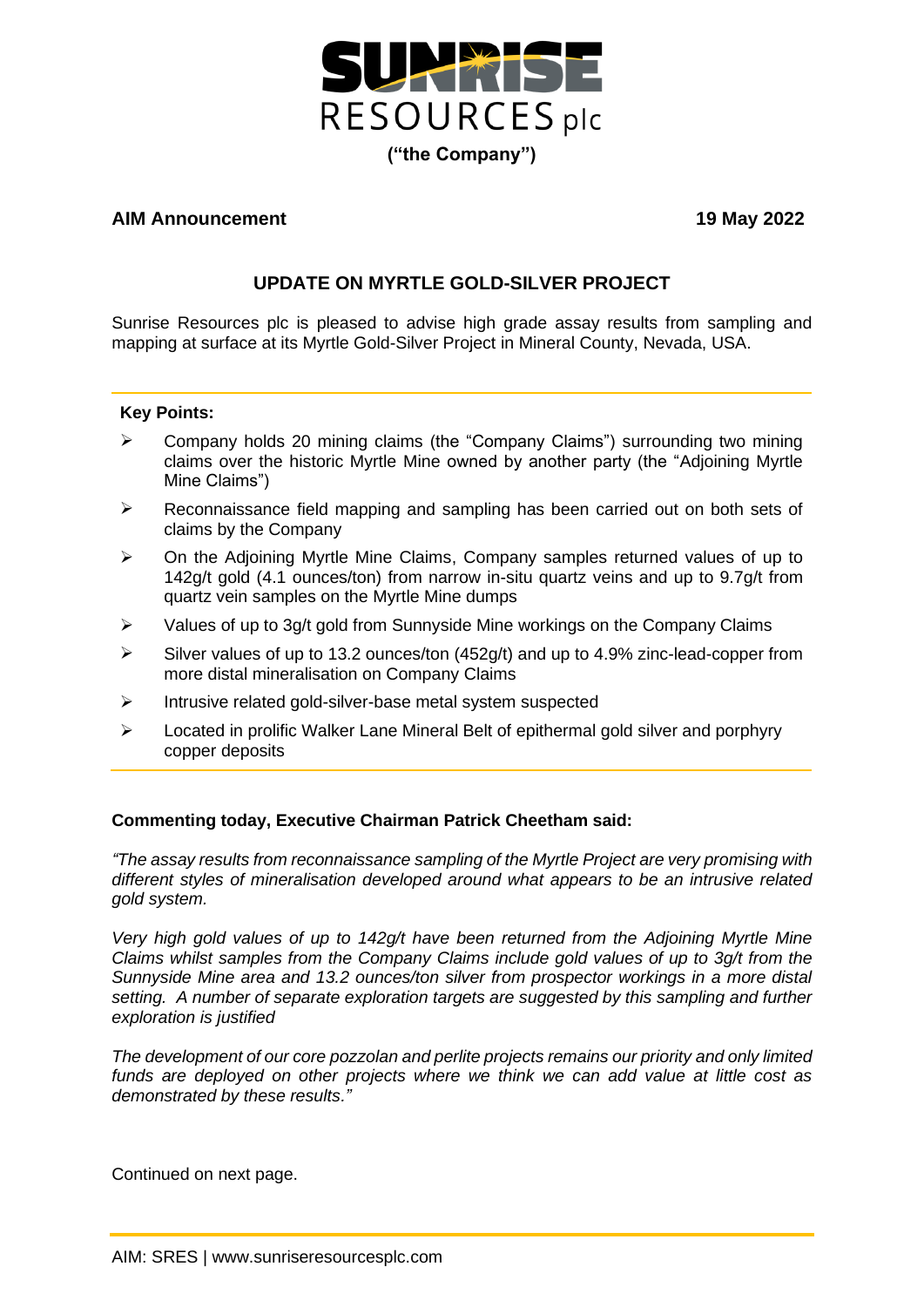## **Further information**

| <b>Sunrise Resources plc</b><br>Patrick Cheetham, Executive Chairman                       | Tel: +44 (0)1625 838 884 |
|--------------------------------------------------------------------------------------------|--------------------------|
| <b>Beaumont Cornish Limited</b><br><b>Nominated Adviser</b><br>James Biddle/Roland Cornish | Tel: +44 (0)20 7628 3396 |
| <b>Peterhouse Capital Limited</b><br><b>Broker</b><br><b>Lucy Williams/Duncan Vasey</b>    | Tel: +44 (0)207 469 0930 |

### **Market Abuse Regulation (MAR) Disclosure**

The information contained within this announcement is deemed by the Company to constitute inside information as stipulated under the Market Abuse Regulations (EU) No. 596/2014 which forms part of UK domestic law by virtue of the European Union (Withdrawal) Act 2018 ('MAR'). Upon the publication of this announcement via Regulatory Information Service ('RIS'), this inside information is now considered to be in the public domain.

### **Detailed Information**

The Myrtle Gold-Silver Project (the "Project") is located 25km northwest of Hawthorne, the administrative centre for Mineral County, Nevada.

The Project is located in the Walker Lane Mineral Belt which contains a number of commercial porphyry copper deposits and epithermal gold and silver deposits. The nearest of these are the Rawhide Mine (1.8 million ounces gold and 15.6 million ounces of silver from past production) 31km to the northwest, and the currently producing Isabella Pearl Mine, 33 km to the southwest.

The Project was acquired by claim staking in 2021 and comprises 20 lode mining claims (400 acres) held by Sunrise's Westgold Inc. subsidiary. These Company Claims surround the two Adjoining Myrtle Mine Claims which are centred on the old Myrtle Gold Mine and excised from the Company Claims having been held since the 1940's by independent family interests. The Company Claims cover the adjacent Sunnyside Mine and a number of prospector scale workings spread throughout the area of the Company Claims.

Reconnaissance field mapping and sampling has been carried out on both sets of claims by a Nevada based geological contractor and assay results are now available. In addition, the Chairman visited the property on his recent visit to Nevada accompanied by the owner of the Myrtle Mine and carried out a brief examination of old underground workings.

Sampling and mapping results discussed here are for both the Company Claims and the excised Adjoining Myrtle Mine Claims in order to give a more coherent and complete description of the mineralisation in the area.

Historical mine workings are located in an intrusive quartz monzonite as well as a surrounding sequence of shallow dipping limestones and shales. On the Adjoining Myrtle Mine Claims two styles of mineralisation are apparent. Narrow, north striking quartz veins occur within the quartz monzonite and free gold is reported to be visible in some samples of these veins. A sample of one such vein taken by the Company, 5cm wide where sampled, assayed a very high

4.1 ounces/ton gold (141g/t gold) whilst 30m away a similar 10cm wide vein assayed 4.7g/t gold. In addition, there is a zone of limonite and quartz veining at the contact between the quartz monzonite and a dolomitic limestone which an old report describes as gold bearing and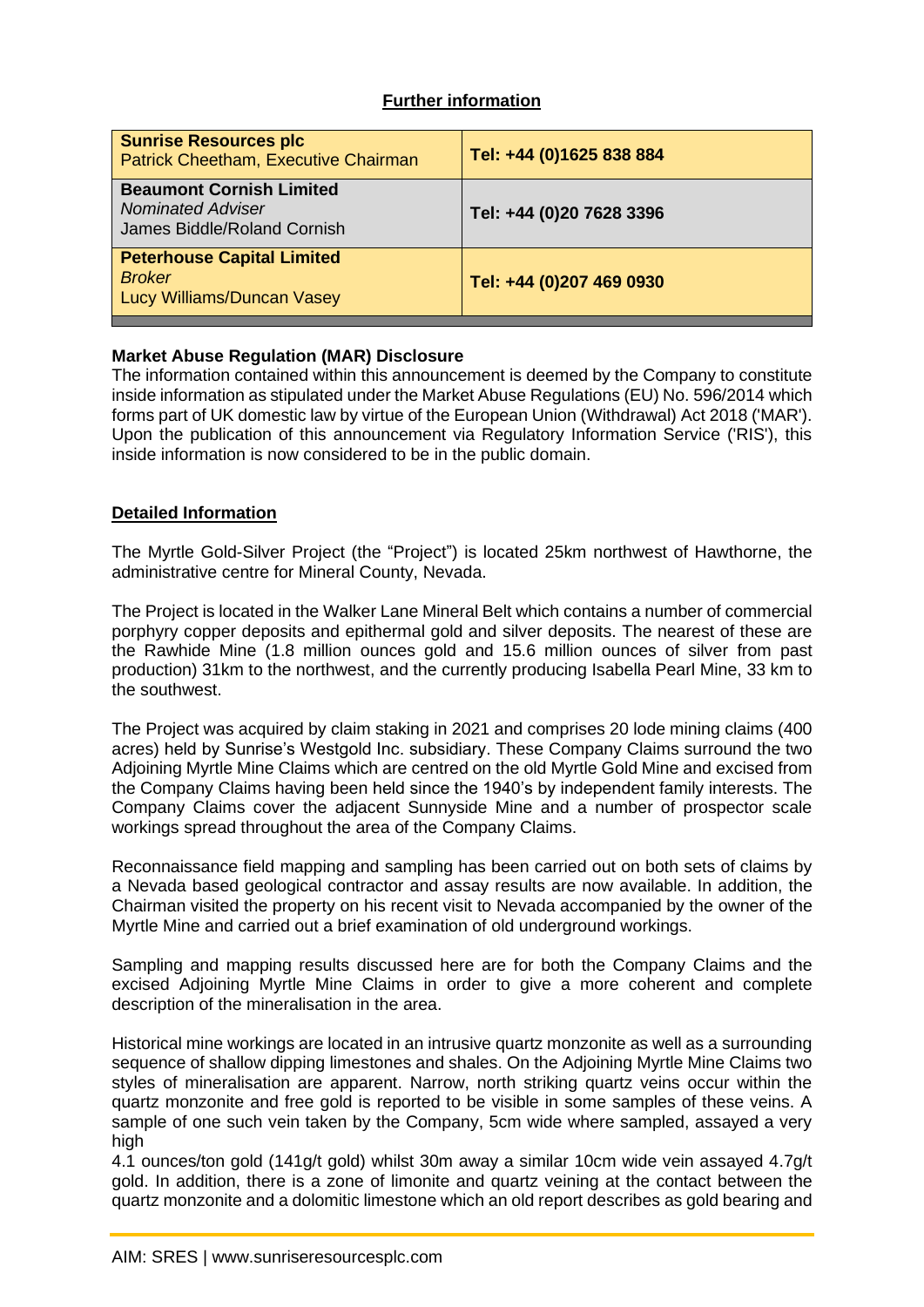up to 10 feet wide. This zone was seen underground on the recent visit and is strongly mineralised with oxidising sulphides. This underground zone is likely the source of quartz vein samples on the main adit dump, two samples of which assayed 4.7g/t gold and 9.6g/t gold. There is insufficient development work underground to determine the extent of this mineralisation.

In the old Sunnyside Mine, on the Company Claims, old mine workings reportedly targeted a pipe-like body of gold mineralisation developed over an area 9m x 5.5m, but open ended, and also comprising massive limonite and quartz. This reportedly occurred at the intersection of a number of faults near the contact of the quartz monzonite and the limestone in an area intruded by mineralised fine grained porphyry dykes. Dump samples taken by the Company at the Sunnyside Mine assayed 1.87g/t gold and 2.96g/t gold. Gold bearing samples from both the Myrtle and Sunnyside Mine areas are highly anomalous in the elements bismuth and tellurium which are often associated with gold in intrusive related gold systems.

The larger part of the Company Claims is underlain by a shallow dipping limestone-shale sequence that contains old prospector scale workings developed on gossanous horizons and shear zones. The Company's samples from various dumps have returned values of up to 452g/t silver (13.2 ounces/ton) and, in another sample, 110g/t silver (3.2 ounces/ton) with 4.9% zinc-lead-copper in that same sample. These samples are suspected to represent more distal mineralisation developed around the quartz-porphyry intrusive.

In the late 1980s, the area around the Myrtle Mine was held by Atlas Precious Metals who, according to records at the Bureau of Land Management, completed up to 9 drill holes. Results are unknown. Seven of these holes are shown as located on the Company Claims and two on the Adjoining Myrtle Mine Claims.

A plan showing the location of the Myrtle Project can be found on the Company website [here](https://www.sunriseresourcesplc.com/filemanager/Myrtle/Myrtle%20Location%20Plan.jpg) and plans showing the distribution of significant gold and silver values in the Company's sampling programme and a preliminary geological interpretation can be found on the Company website [here](https://www.sunriseresourcesplc.com/filemanager/Myrtle/Myrtle%20Sample%20Location%20Plan%20Gold%20Final.jpg) and [here.](https://www.sunriseresourcesplc.com/filemanager/Myrtle/Myrtle%20Sample%20Location%20Plan%20Silver%20Final.jpg) The images are also included at the end of this PDF.

*Notes:*

*1. Units:*

*g/t = grammes/tonne ounce/ton = troy ounces per US (short) ton 1 g/t = 1 g/tonne 1 (Troy) ounce =31.105g 1 US ton = 0.907185 tonne 1 troy ounce/US(short) ton = 34.2857g/t*

#### *2. Technical Glossary:*

*Dolomitic limestone. A limestone containing a significant replacement of calcium by magnesium.*

*Epithermal. A type of mineralisation resultant of hydrothermal alteration at relatively shallow depth and temperature.* 

*Gossan. Surficial expressions of sulphide mineralisation where oxidisation results in an iron-rich capping to the mineralisation.*

*Porphyry. A granitic rock having a texture where relatively large/coarse-grained minerals are contained in a fine-grained groundmass. Sometimes associated with disseminated copper deposits (porphyry copper deposits).*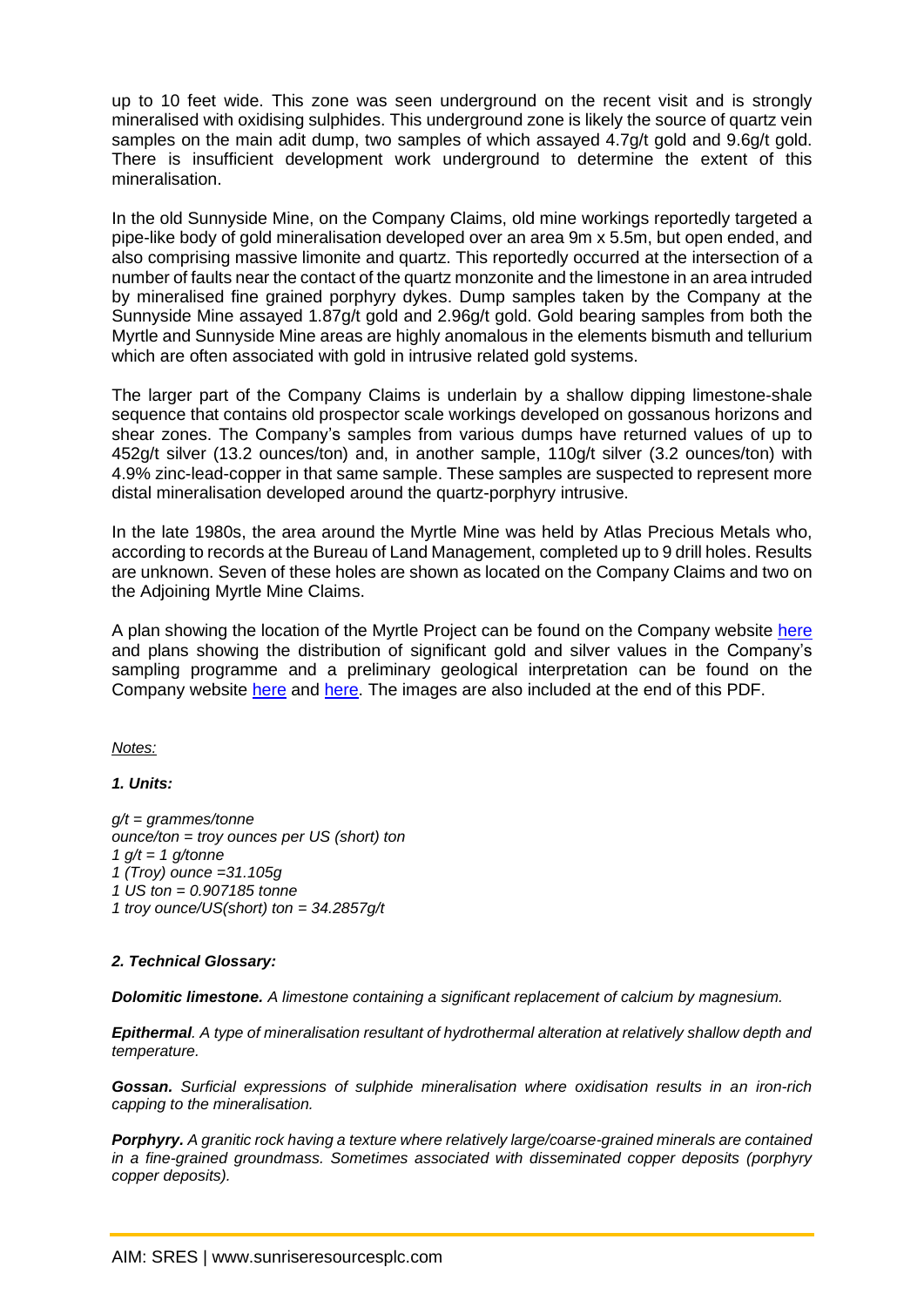*Quartz monzonite. An intrusive granitic rock containing both plagioclase and orthoclase felspar and quartz. Sometimes porphyritic and associated with porphyry copper deposits or intrusive related gold deposits.*

#### *3. Qualified Person Information:*

*The information in this release has been compiled and reviewed by Mr. Patrick Cheetham (MIMMM, MAusIMM) who is a qualified person for the purposes of the AIM Note for Mining and Oil & Gas Companies. Mr. Cheetham is a Member of the Institute of Materials, Minerals & Mining and also a member of the Australasian Institute of Mining & Metallurgy.*

**Shares in the Company trade on AIM. EPIC: "SRES". Website: [www.sunriseresourcesplc.com](http://www.sunriseresourcesplc.com/)**

Images referred to in this RNS follow.



Location of the Myrtle Project